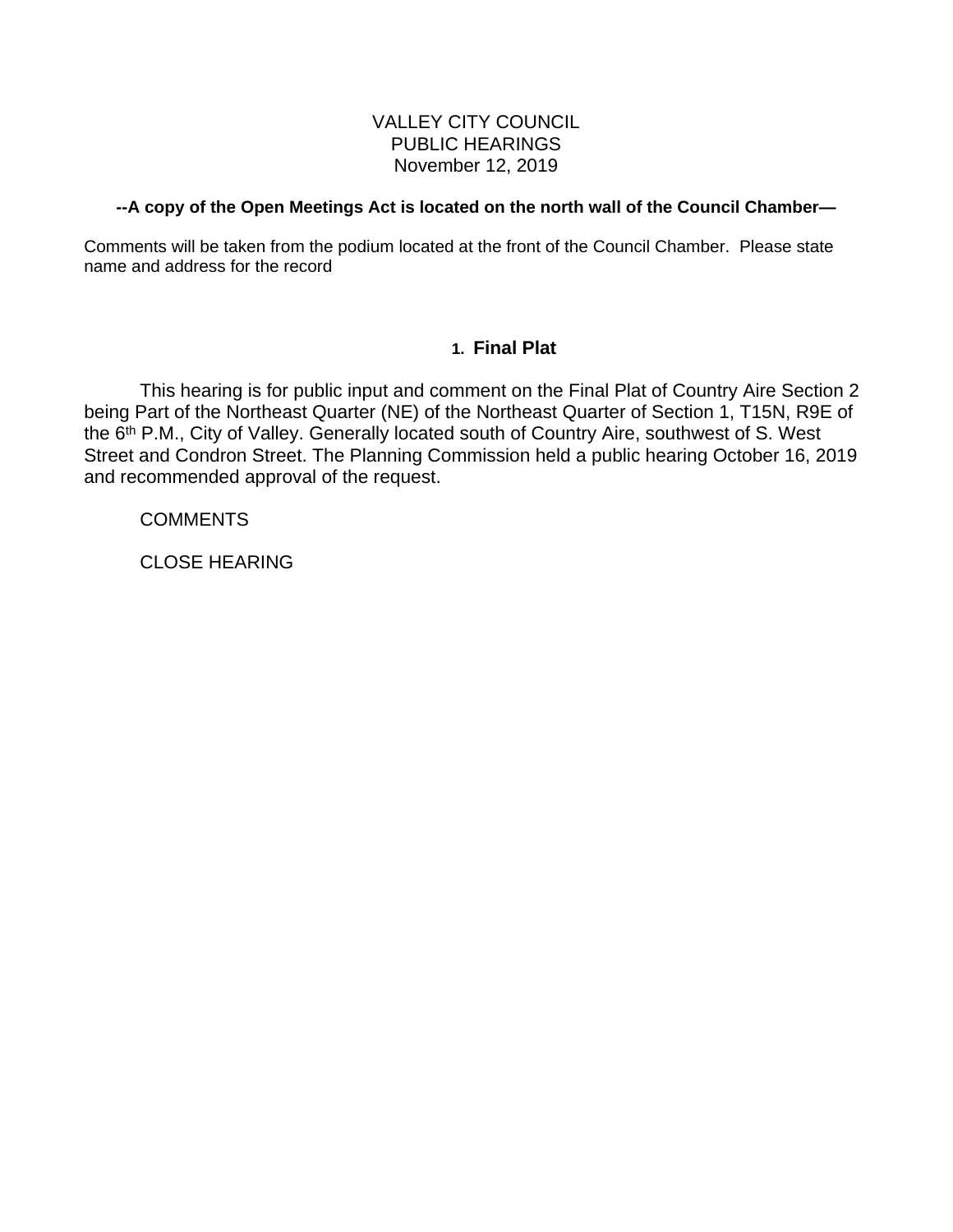## AGENDA

# VALLEY CITY COUNCIL

## NOVEMBER 12, 2019

#### 7:00 P.M.

Anyone desiring to speak on any item on the Agenda is invited to do so, but will be limited to three minutes. After being recognized by the Mayor, please state your name and address for the record. Anyone desiring to speak for a longer period of time should make arrangements with the City Clerk prior to the meeting.

#### **--A copy of the Open Meetings Act is located on the north wall of the Council Chamber—**

The Mayor and Council reserve the right to adjourn into executive session on any agenda item per Nebraska Revised Statutes 84-1410.

One copy of all reproducible written material to be discussed at this meeting is available for examination or copying.

- 1. ROLL CALL
- 2. MEETING CALLED TO ORDER
- 3. PLEDGE OF ALLEGIANCE
- 4. PROOF OF PUBLICATION
- 5. VISITORS/CORRESPONDENCE
- 6. APPROVAL OF AGENDA

#### 7. CONSENT AGENDA

All agenda items indicated by an asterisk will comprise the consent agenda and will be acted on in a single motion. Consent agenda items are being forwarded to the Council Members. Any individual item may be removed by a council member for special discussion and consideration.

- \* ACCEPT MINUTES
- \* ACCEPT TREASURER'S REPORT
- \* PRESENT BILLS PAID DURING THE MONTH
- \* APPROVE BILLS & ADDITIONAL BILLS PRESENTED FOR PAYMENT **A Complete listing of claims processed through noon on Tuesday, November 12, 2019 (due to Veterans Day Holiday) is on file in the office of the City Clerk.**
- \* OCTOBER PAYROLL, \$61,431.05 /I.R.A., \$963.34
- \* OCTOBER KENO RECEIPTS \$3,246.80
- \* ACCEPT PEOPLESERVICE, INC., REPORT
- \* ACCEPT October 15 Planning Commission Minutes
- \* ACCEPT October 16 Cemetery Board Minutes
- \* ACCEPT September Library Board Minutes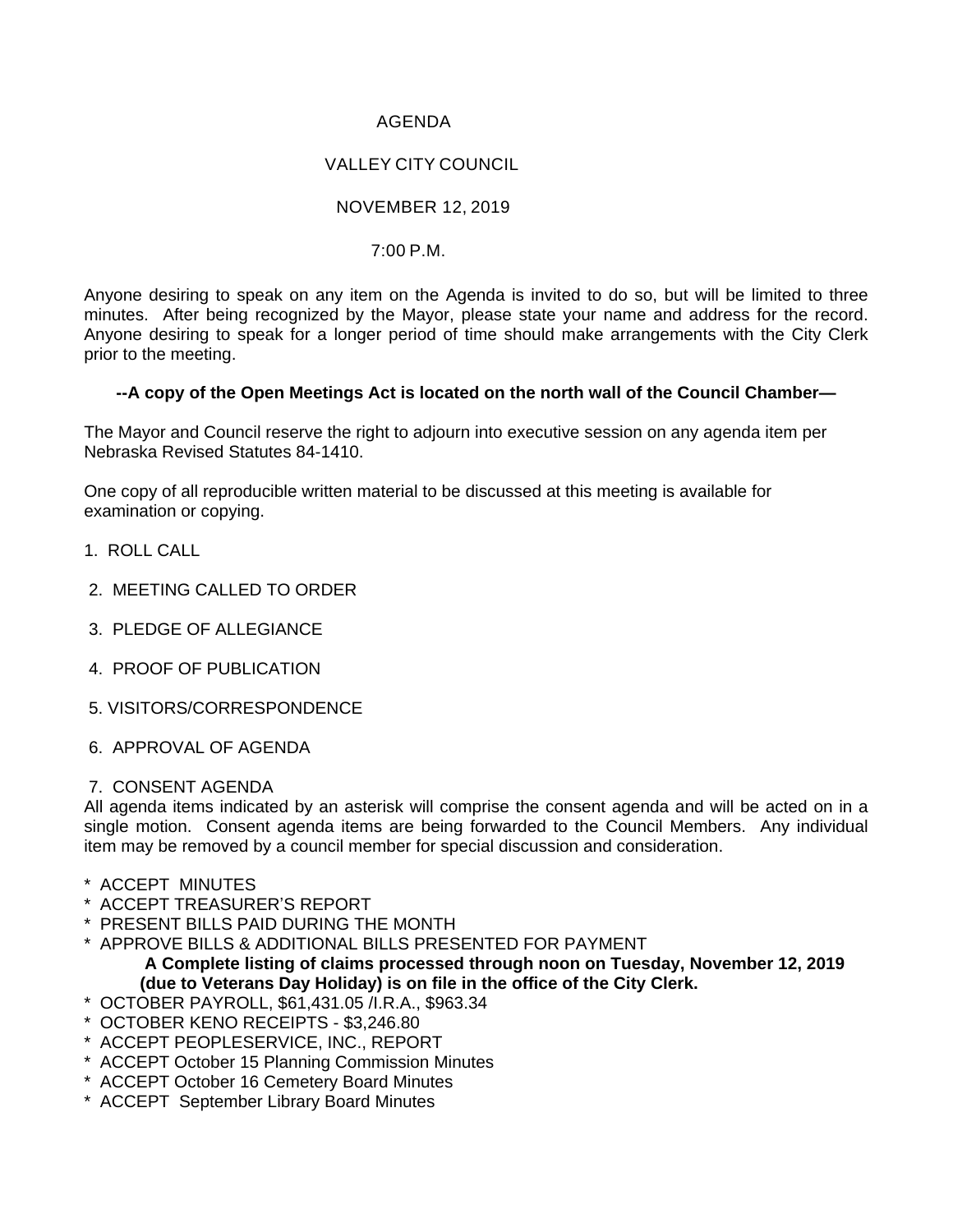- \* ACCEPT September and October Library Statistics
- 8. D C WEST POST PROM COMMITTEE/Request for donation for Post Prom 4/4/20.
- 9. TRISTAN NELSON/Formal Introduction Valley 7 Lakes Marathon 4/25/20
- 10. SCOTT HILL/Water drainage Flatwater.
- 11. JACQUIE STANZEL/Request to close part of Spruce Street for Christmas Tree Lighting on November 30, from 4:30 to 8:30 p.m.
- 12. RESOLUTION NO. 2019-47/Council consideration and action to authorize Mayor Smith To execute Country Aire Section 2 Subdivision Agreement.
- 13. RESOLUTION NO. 2019-48/Council consideration action to grant permanent Storm Drainage Easement for Country Aire Section 2.
- 14. RESOLUTION NO. 2019-49/Council consideration and action to approve the final plat of Country Aire Section 2. Part of the Northeast Quarter (NE) of the Northeast Quarter of Section 1, T15N, R9E of the 6<sup>th</sup> P.M., City of Valley, Nebraska as addressed in the Public Hearing.
- 15. ORDINANCE NO. 728/Council consideration and action amending the Valley City Park Camping Rules governing the camping area operated by the City of Valley.
- 16. ORDINANCE NO. 729/Council consideration and action regarding enforcement of Camper Pad rules violations.
- 17. CITY ENGINEER
	- a. Flat Water Phase 1
		- 1. Update Lift Station Startup
	- b. 2019 Flood Recovery Sewer CCTV Project
		- 1. RESOLUTION NO. 2019-50/Council consideration and action to approve Utility Service Group Application for Payment No. 1(Final) for \$31,554.90 for work Completed.
	- c. 2019 Flood Recovery Gardiner Street Stormwater Pumping Station 1. Authorization to advertise for bids
	- d. 2019 Flood Recovery Valmont Lift Station 1. Authorization to advertise for bids
	- e. 2019 Flood Recovery Ball Field Restoration Project
	- f. 2019 Flood Recovery Pines Culvert and Intersection Replacement Update
	- g. 2019 Flood Recovery Front Street Pavement Reconstruction
		- 1. Authorization to advertise for bids
	- h. Other Updates/Miscellaneous
		- 1. Country Aire Section 2
		- 2. Flat Water Phase 2/3
		- 3. Groundscapes Utility Extensions Nov. 11 start date
		- 4. Water Main Standard Specifications Updates
	- i. One and Six Year Plan Update